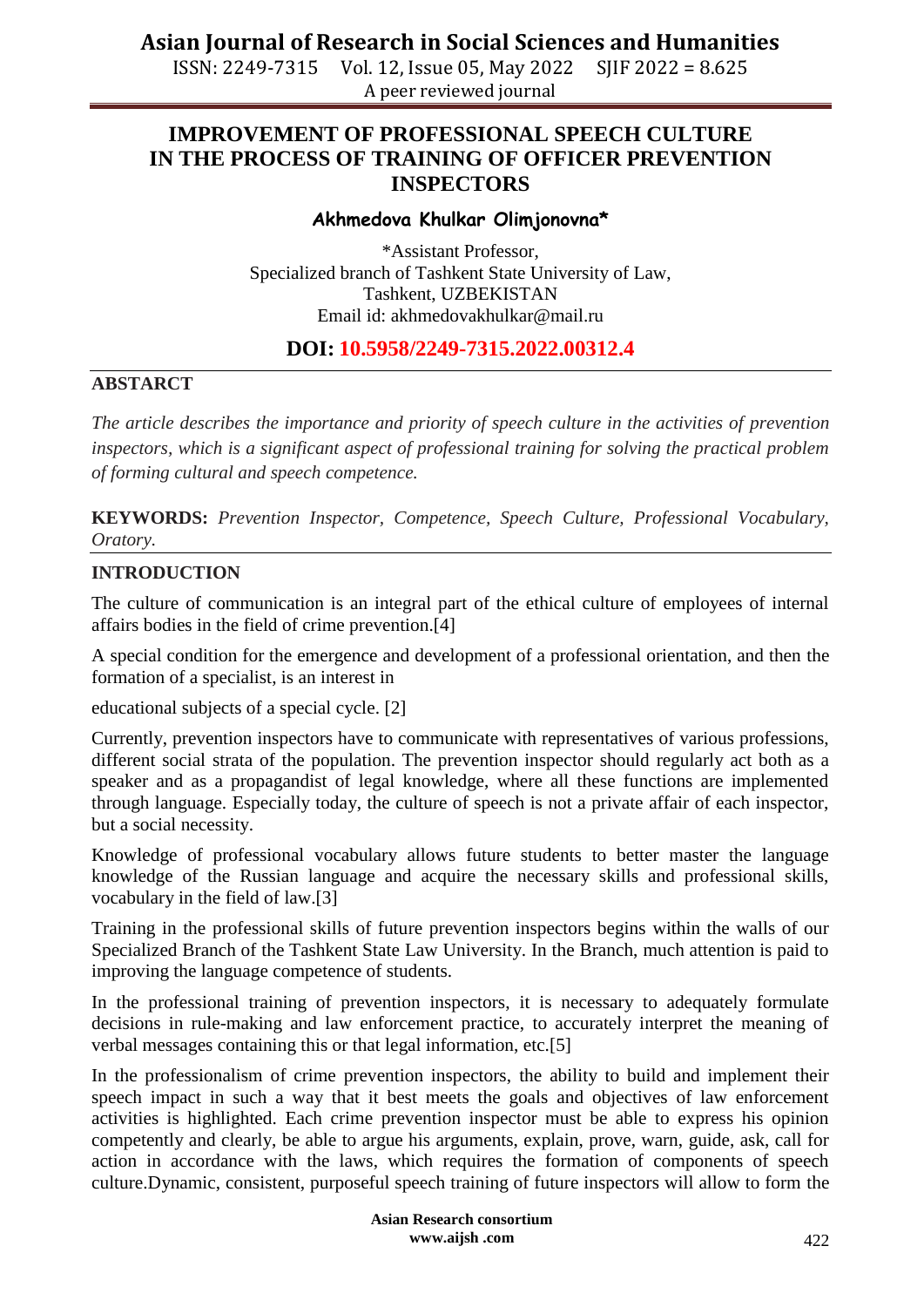# **Asian Journal of Research in Social Sciences and Humanities**

ISSN: 2249-7315 Vol. 12, Issue 05, May 2022 SJIF 2022 = 8.625 A peer reviewed journal

practically necessary cultural and speech competence.

As a rule, the requirements that apply to a person's professional speech in any area of his social activity are quite high, and they are especially high if this area is inextricably linked with such concepts as legal protection and law enforcement. The speech skills and linguistic knowledge of prevention inspectors are extremely important for his profession, since legal work largely depends on the understanding of linguistic aspects and on the ability to use them.[20]

Today, a confident command of the language and understanding of speech, the ability to quickly navigate in various situations are necessary for a specialist in any field. And the prevention inspector needs not just language skills, but also the ability to express the essence, the content of his position, to be able to clearly defend his point of view, justify, defend or blame.

Knowledge of professional terminology is one of the important requirements for the training of legal personnel in a specialized specialty.[6]

An integrated approach to the development and improvement of speech culture in the process of professional training of prevention inspectors is necessary to solve the practical problem of forming cultural and speech competence.

More effective ways to improve the quality level of students' speech culture, which take into account professionally significant information necessary for the further work of students. According to our teachers and students themselves, are the following:

- Work with situational cases, with legal texts.

- Reading and analysis of legal texts of different functional styles.

When working with legal texts:

- Organization of interactive conversations, discussions, debates.

The following questions may be the subject of educational discussions:

"What methods and methods can be developed today, to form a qualitatively personal image of communication between a modern prevention inspector and citizens of the mahalla?" "What is a culture of communication?", "What is oratory?", "What is freedom of speech?", "A lawyer's speech as a professional weapon", "What is a pronounced insult to women, slander, threat, humiliation of honor, dignity, discrimination?".

To date, the problem of the speech culture of the younger generation is one of the most relevant and most frequently discussed topics. Young people express their thoughts often illiterately, often rudely and obscenely, using obscene expressions and not ashamed to use swear words in their speech.

"How do you think this problem can be solved?" "Why do swear words gain momentum in speech?"

3. Performing creative tasks that allow you to improve the skills of a competent, coherent and consistent presentation of thoughts, justifying your point of view on a particular issue, creating creative works in various genres.

In particular, it is advisable to invite students to write an essay on moral and ethical topics:

1. How to become a successful student?

- 2. Why did I choose the profession of a prevention inspector?
- 3. What are some ways to prevent the spread of rumors?
- 4. What determines the success of speech?

**Asian Research consortium www.aijsh .com**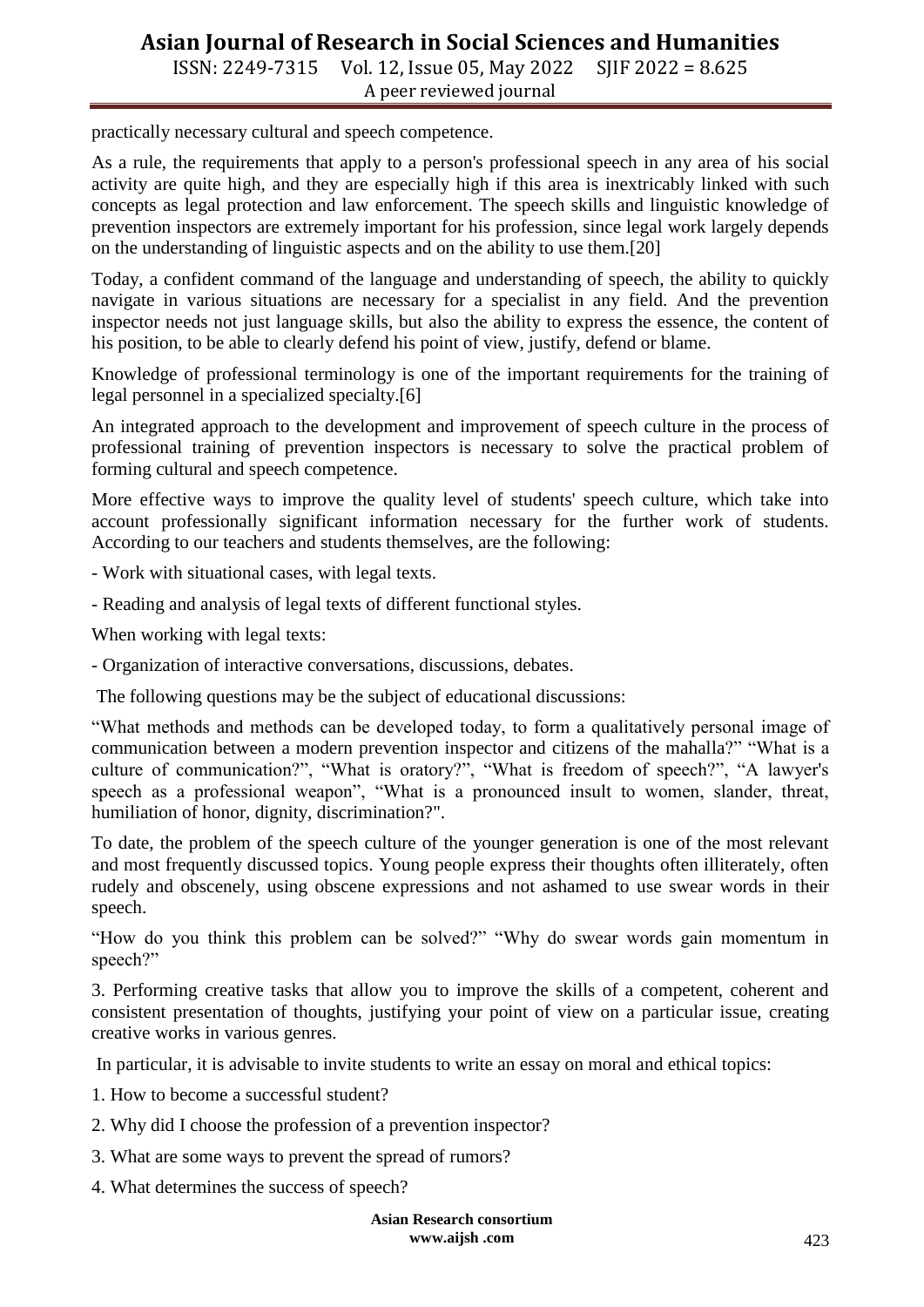## **Asian Journal of Research in Social Sciences and Humanities**

ISSN: 2249-7315 Vol. 12, Issue 05, May 2022 SJIF 2022 = 8.625 A peer reviewed journal

- 5. How to interest listeners in public speaking?
- 6.How to develop public speaking skills?
- 7. What factors worsen the quality of oral speech?
- 8. How to win over the audience?
- 9. What factors negatively affect the culture of communication?
- 10. How should you speak in public so that you are heard and heard?

Knowledge of professional terminology is one of the important requirements for the training of legal personnel in a specialized specialty.[7]

Everyone needs to instill a taste for good speech and an aversion to illiterate speech. This is the minimum that every prevention inspector should work on.

Therefore, it is important for a prevention inspector to master the list of necessary professional skills. Learn how to properly respond to the manifestation of negative emotions, such as fear and anger. Replace them with a calm, unhurried, rather quiet speech, reinforcing the reaction with a manifestation of interest in the interlocutor. [20]

#### **LITERATURE**

- **1.** Abdullaeva F., Akhmedova H. "Can the culture of speech of a crime prevention officer become his hallmark in society?" Journal //Science and Education. - 2021. - Vol. 2. - No. 7. - S. 318-324.
- **2.** Akhmedova H. O. Terminological features of legal texts // Young Scientist Founders: LLC "Publishing House Young Scientist".–2022. – 2022.
- **3.** Akhmedova Kh.O. "Assimilation of professional terminology with the help of an interactive way of learning" Society and innovations. - 2021. - Vol. 2. - No. 3. - S. 114-119. https://inscience.uz/index.php/socinov/index
- **4.** Akhmedova, H. and Khalikova, A. 2022. Speech culture of behavior is a significant professional duty of every crime prevention inspector. Society and innovation. 3, 2/S (April 2022), 239–245. DOI: https://doi.org/10.47689/2181-1415-vol3-iss2-pp239-245.
- **5.** Akhmedova Kh. O. Narrowness of communication and ignorance of professional terms the reason for student failure // Young scientist. – 2020. – no. 7. - S. 234-236.
- **6.** Akhmedova H. O. The need for law students of national groups for professionally oriented training in Russian  $//$  Colloquium-journal. – Golopristan district employment center  $=$ Golopristan district employment center, 2020. – no. 31-3. - S. 43-45.
- **7.** Akhmedova Kh. O. The development of language skills in the formation of a culture of communication between law enforcement officers  $//$  Young scientist.  $-2021$ .  $-$  no. 5.  $-$  S. 144-146.
- **8.** Akhmedova Kh. O. Vocational-oriented language training for law enforcement officers competitiveness and professionalism of the future // Young scientist.  $-2020$ .  $-$  no. 32.  $-$  S. 143-144.
- **9.** Akhmedovna, A. M., Olimjonovna, A. K., & Khamidovna, D. K. (2020). European Journal of Molecular and Clinical Medicine, 7(2), 3118-3130.
- **10.** Akhmedova H. O. Online learning-timeliness, economy, safety, accessibility // Young scientist. – 2020. – no. 24. - S. 394-395.